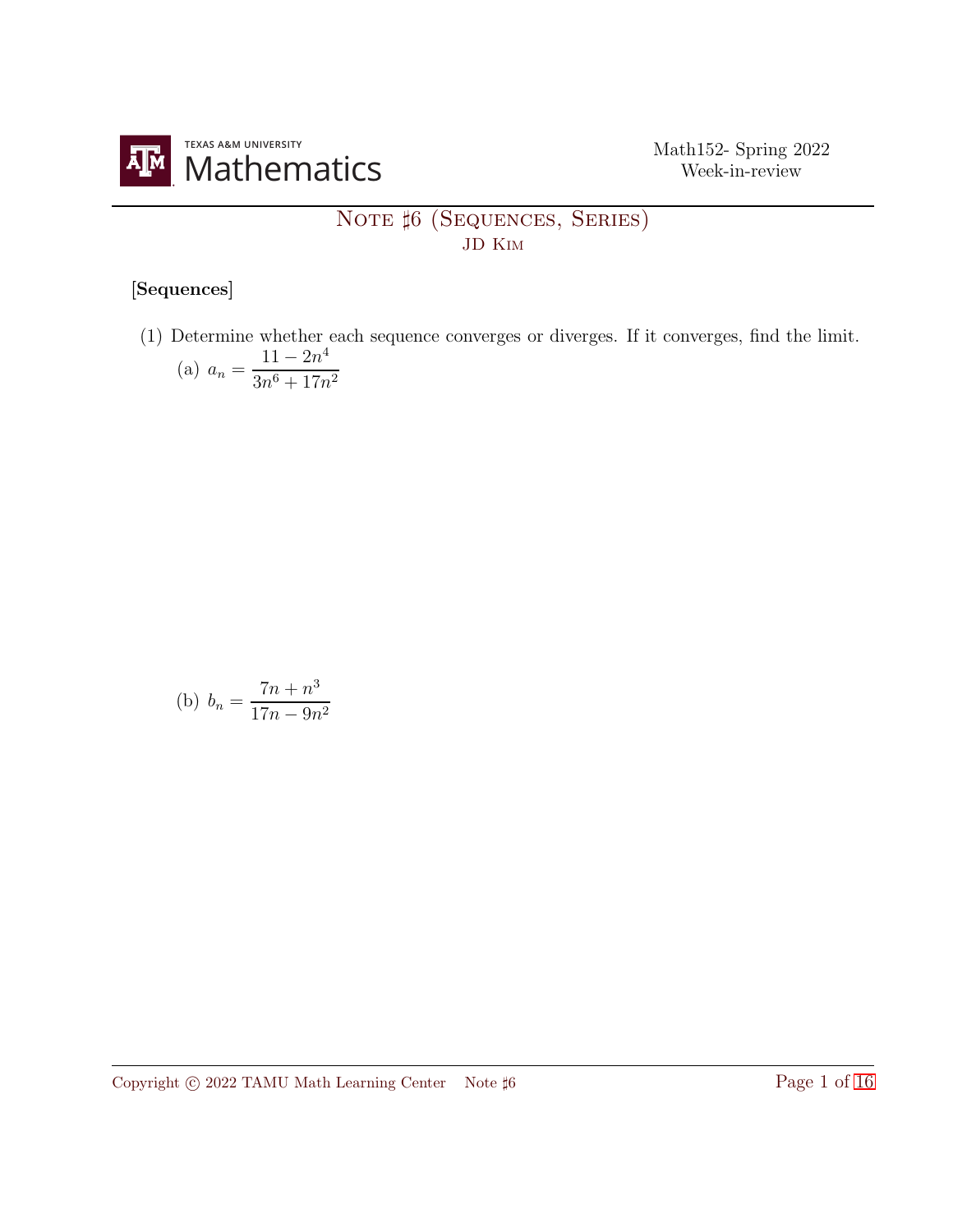

(c) 
$$
c_n = \ln(6n^5 + 13n) - \ln(8n^5 - 4)
$$

(d) 
$$
a_n = \sin\left(\frac{3\pi n + (-\frac{1}{3})^n}{18n}\right)
$$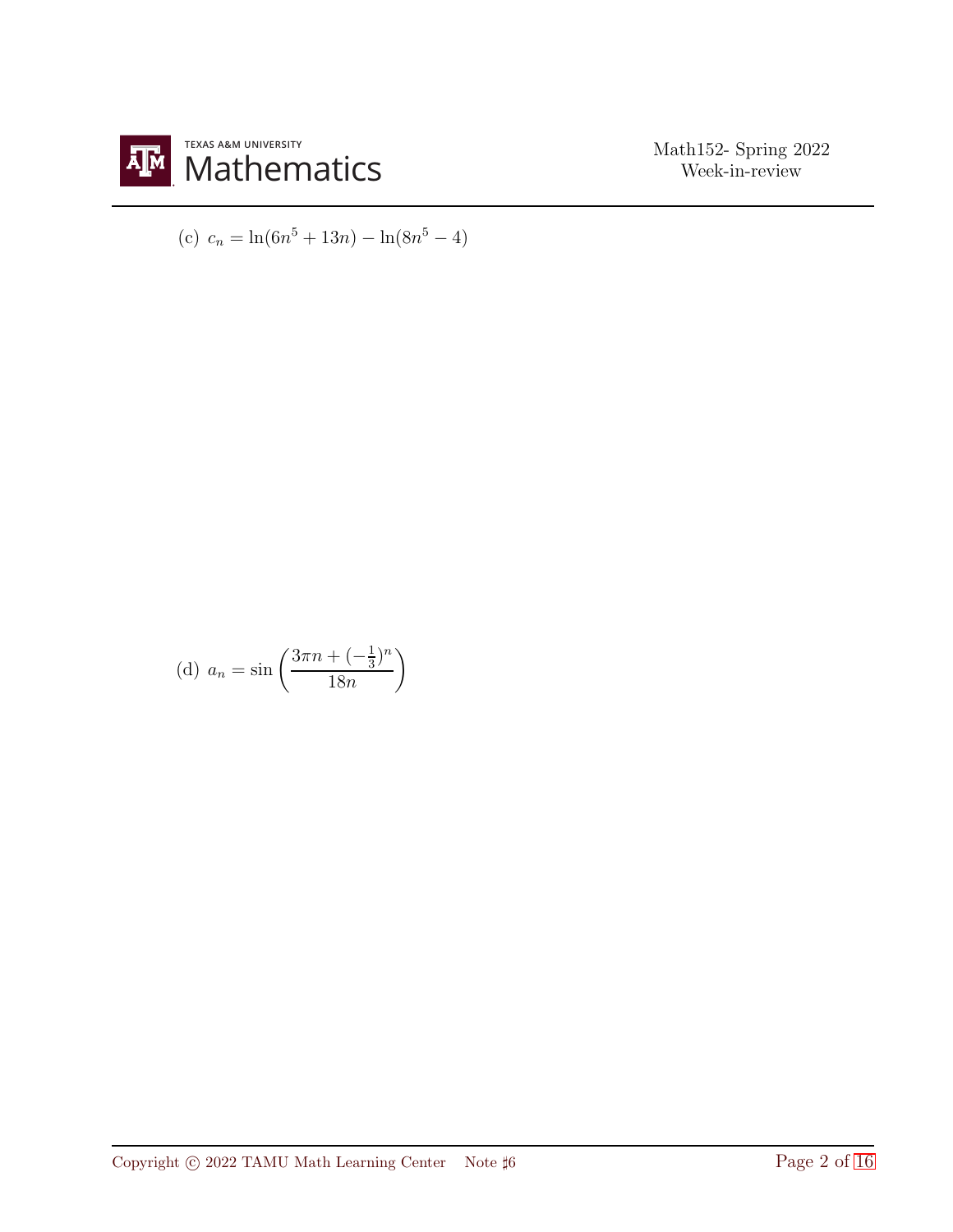

(e)  $b_n = \sqrt{5e^{9/n} + 4}$ 

(f) 
$$
c_n = \frac{(-1)^n 2n^8}{3n^8 + 9n^2 - 16}
$$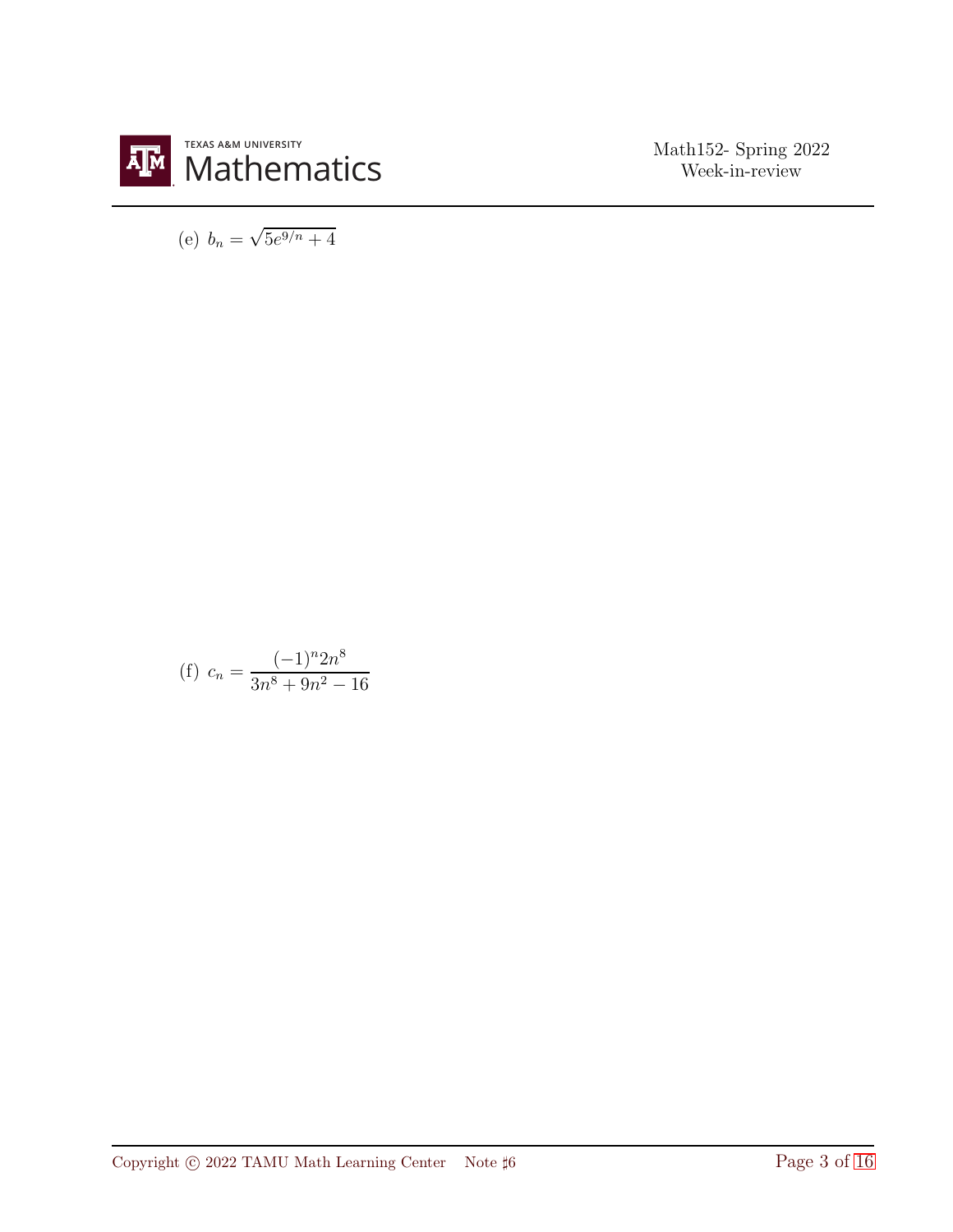

(g) 
$$
a_n = \frac{(-1)^{n-1} 3n^2}{n^3 - 4n}
$$

(h) 
$$
c_n = \frac{\sin(5n)}{n^2 + 7}
$$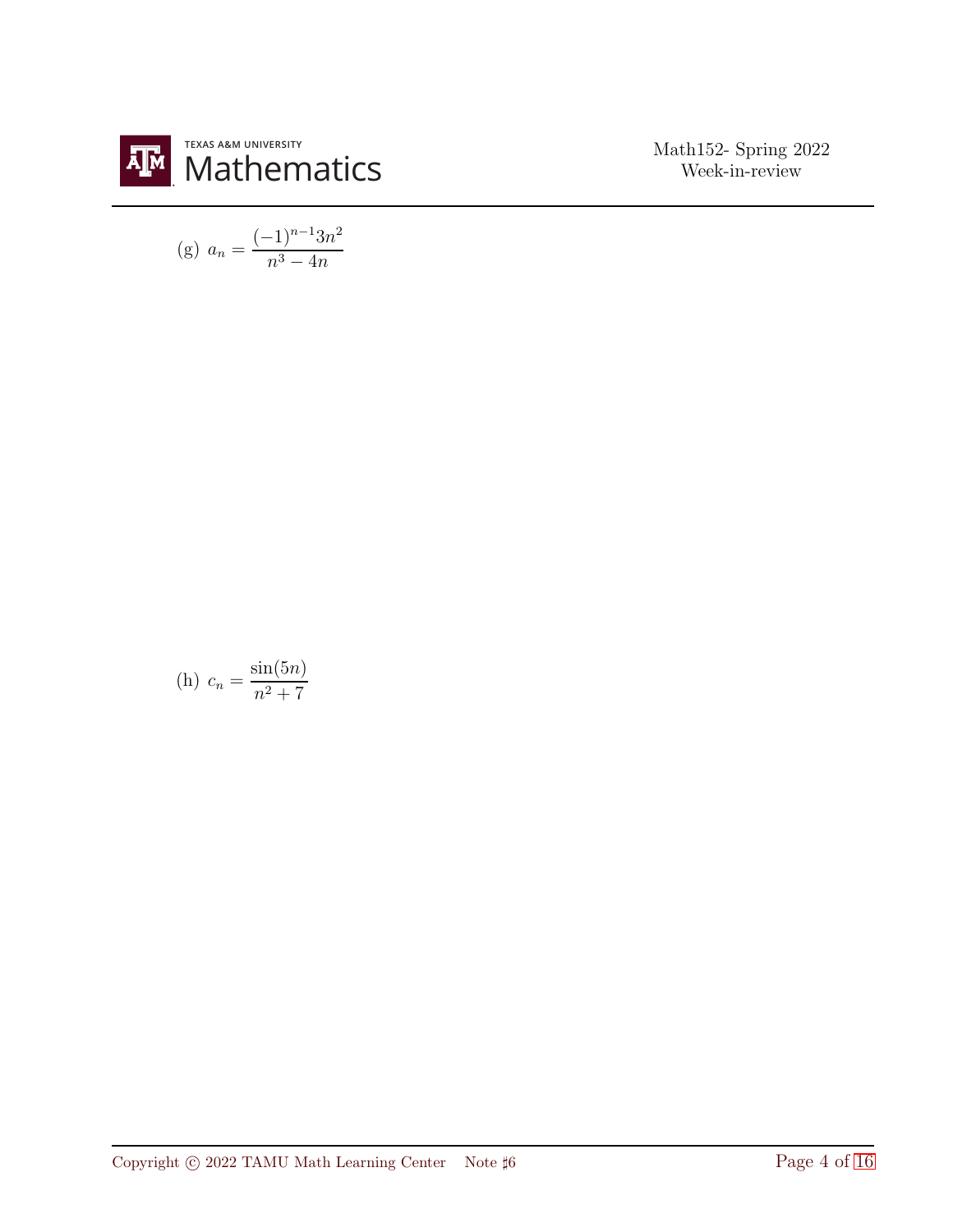

## Monotonic Sequence Theorem

Every bounded, monotonic sequence is convergent.

(2) Determine whether the following sequences are increasing, decreasing, or not monotonic. Also, determine if the sequence is bounded.

(a) 
$$
a_n = \frac{5}{n^2 + 7}
$$

(b) 
$$
b_n = \frac{(-3)^n}{2^{2n}}
$$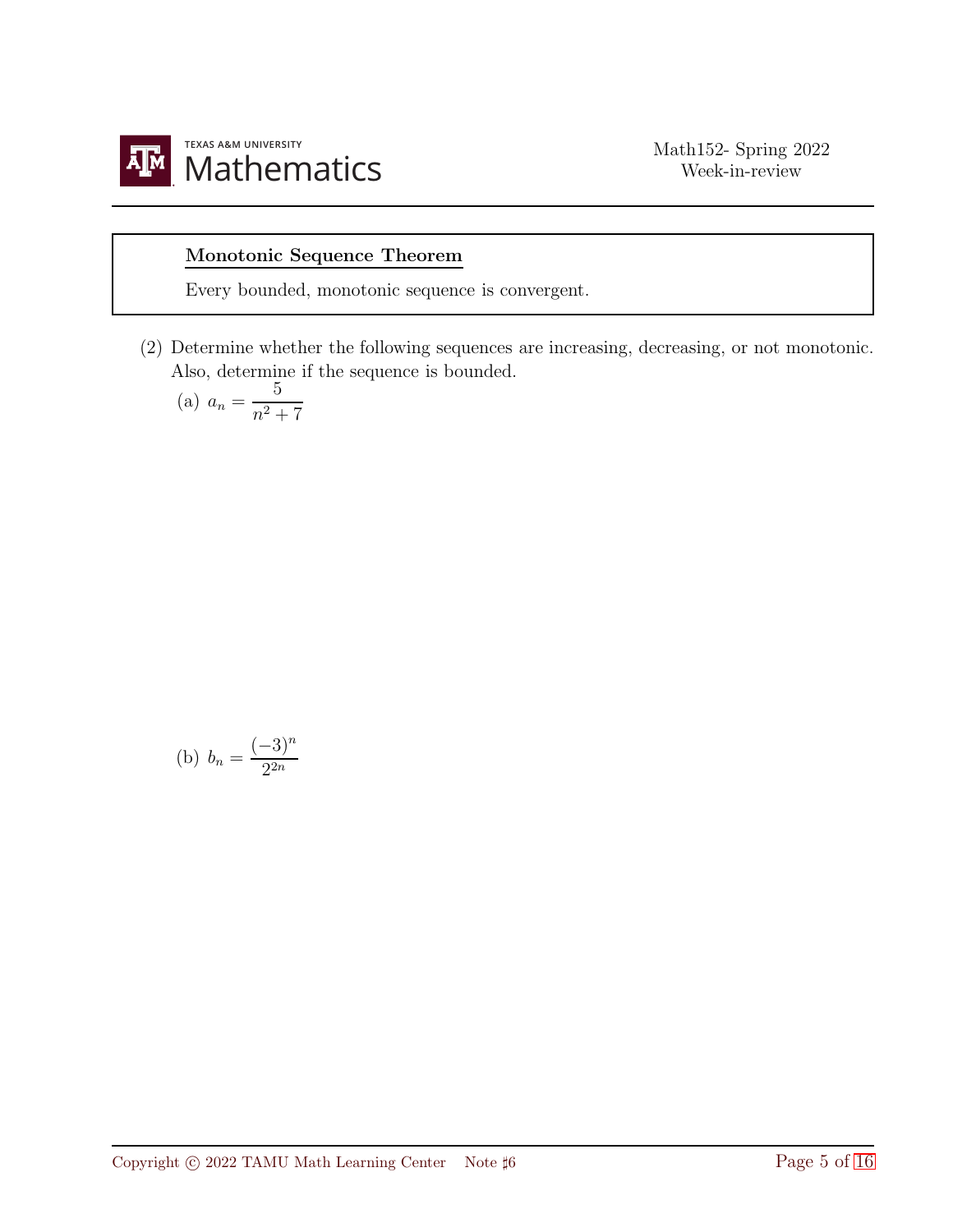

$$
(c) \ a_n = \frac{3n}{\ln(4n)}
$$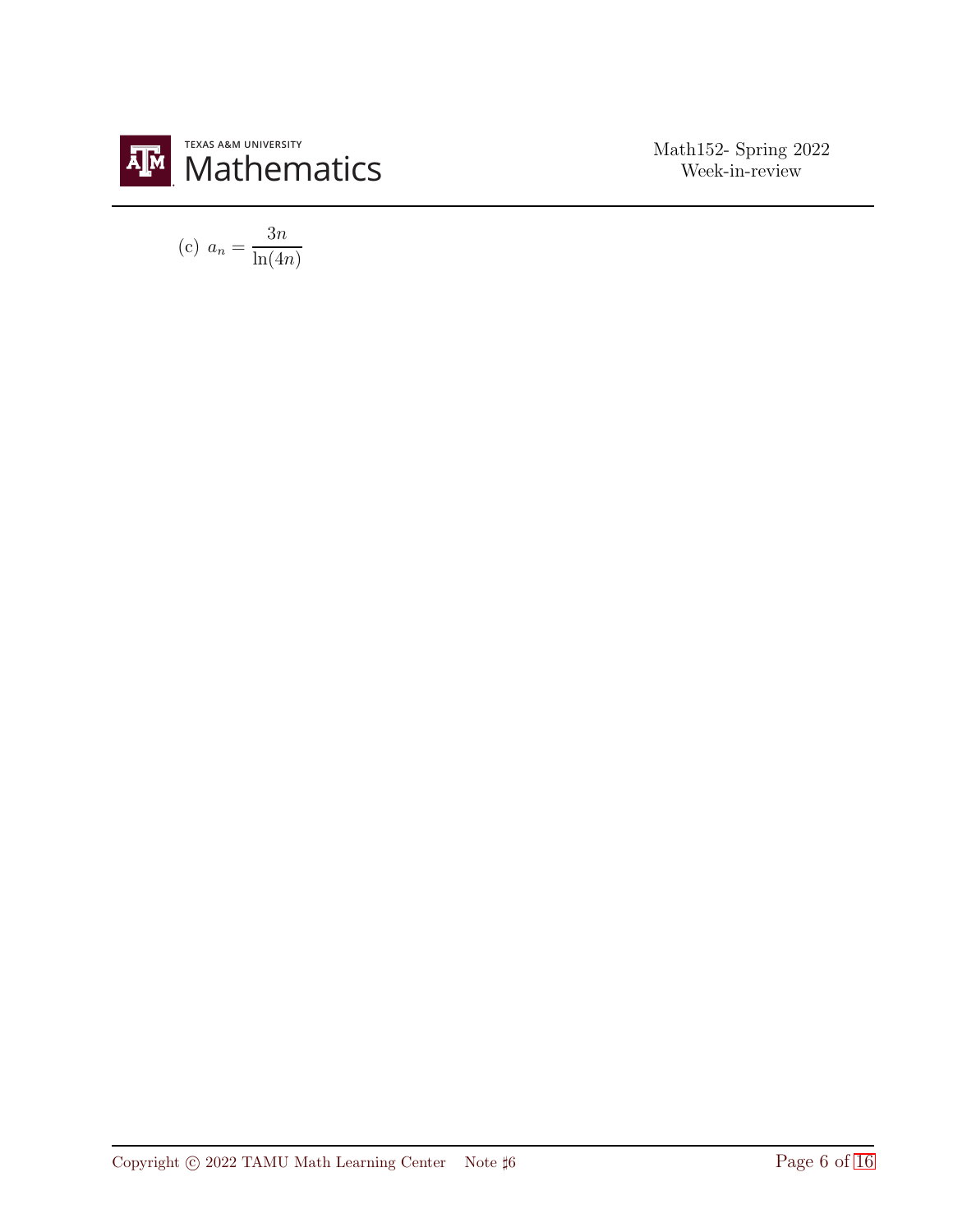

(3) Assume that the sequence defined below is decreasing and  $a_n \geq 0$  for all  $n \geq 1$ . Determine if the sequence is convergent or divergent and why. If the sequence is convergent, find its limit.

$$
a_1 = 2, \qquad a_{n+1} = \frac{6}{7 - a_n}
$$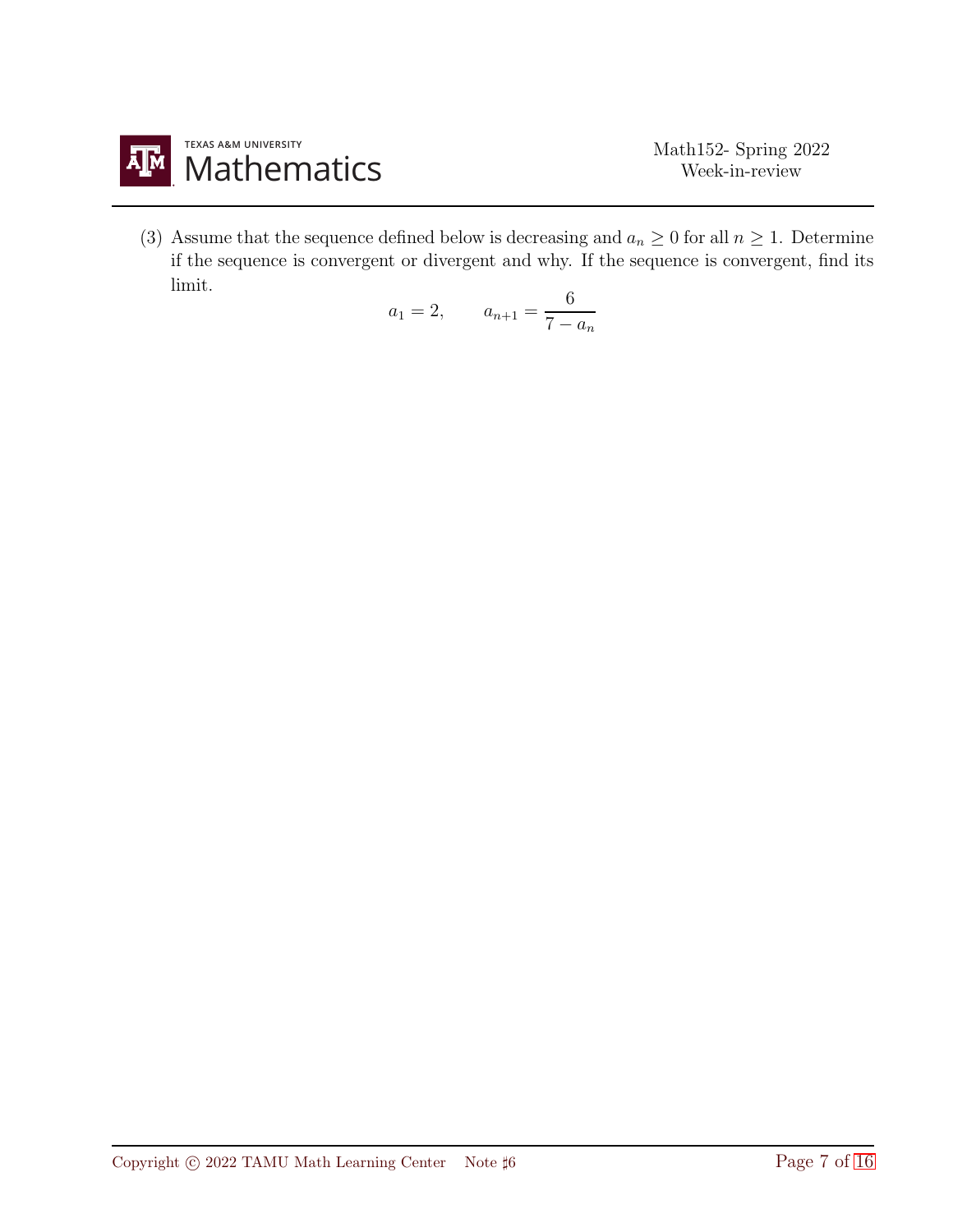

[Series]

The geometric series  $\sum^{\infty}$  $n=0$  $ar^n = \sum_{n=0}^{\infty}$  $n=1$  $ar^{n-1} = a + ar + ar^2 + \dots + ar^n + \dots$ is convergent if  $|r| < 1$  and its sum is  $\sum^{\infty}$  $n=0$  $ar^n = \sum_{n=0}^{\infty}$  $n=1$  $ar^{n-1} = \frac{a}{1}$  $1 - r$ for  $|r| < 1$ . If  $|r| \geq 1$ , the geometric series is diverges.

(4) Determine whether the following series are convergent or divergent. If a series is convergent, find its sum.

(a) 
$$
\sum_{n=1}^{\infty} 5^{-n+1}3^n
$$
.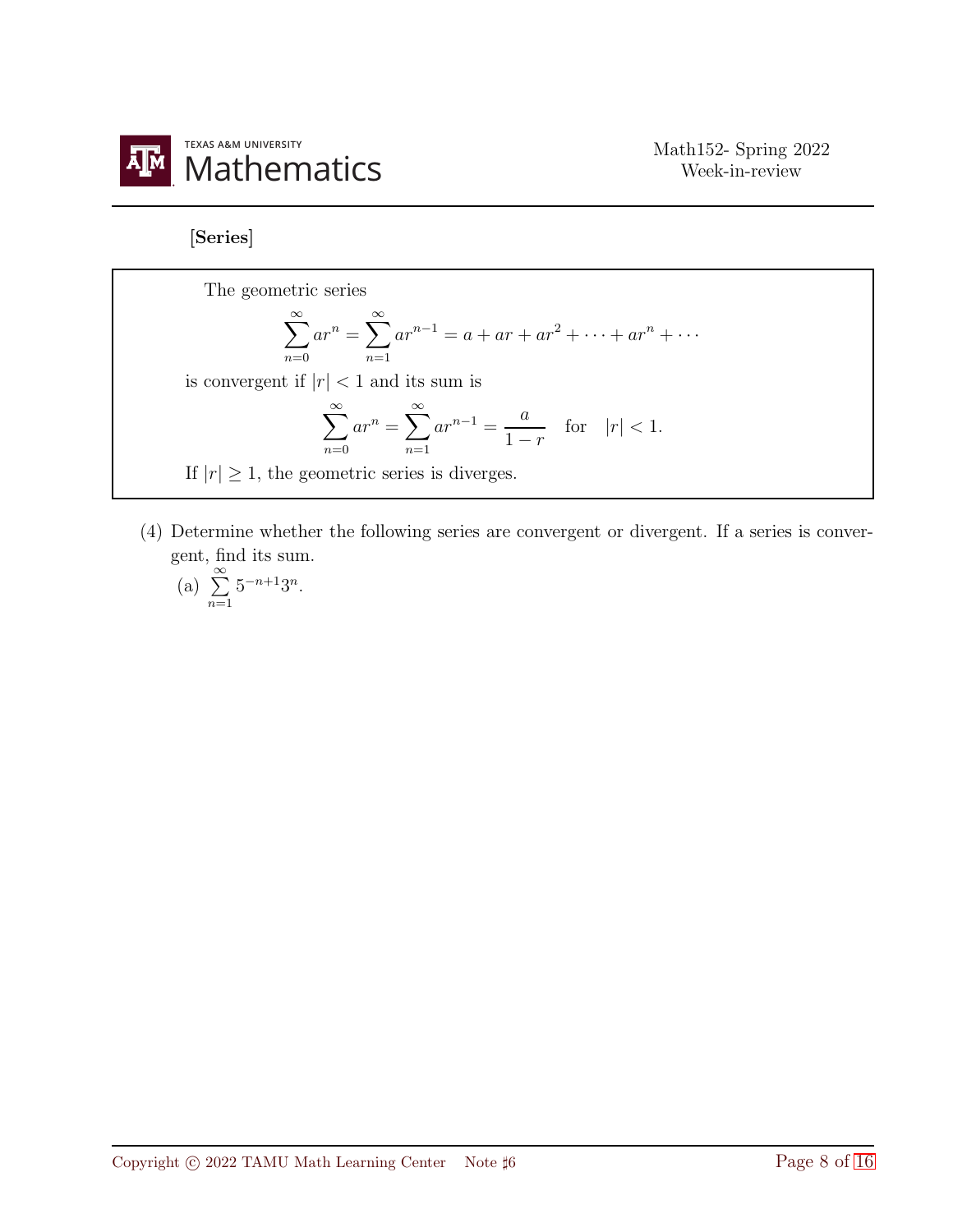

(b) 
$$
\sum_{n=1}^{\infty} \frac{6}{n^2 + 3n}
$$
.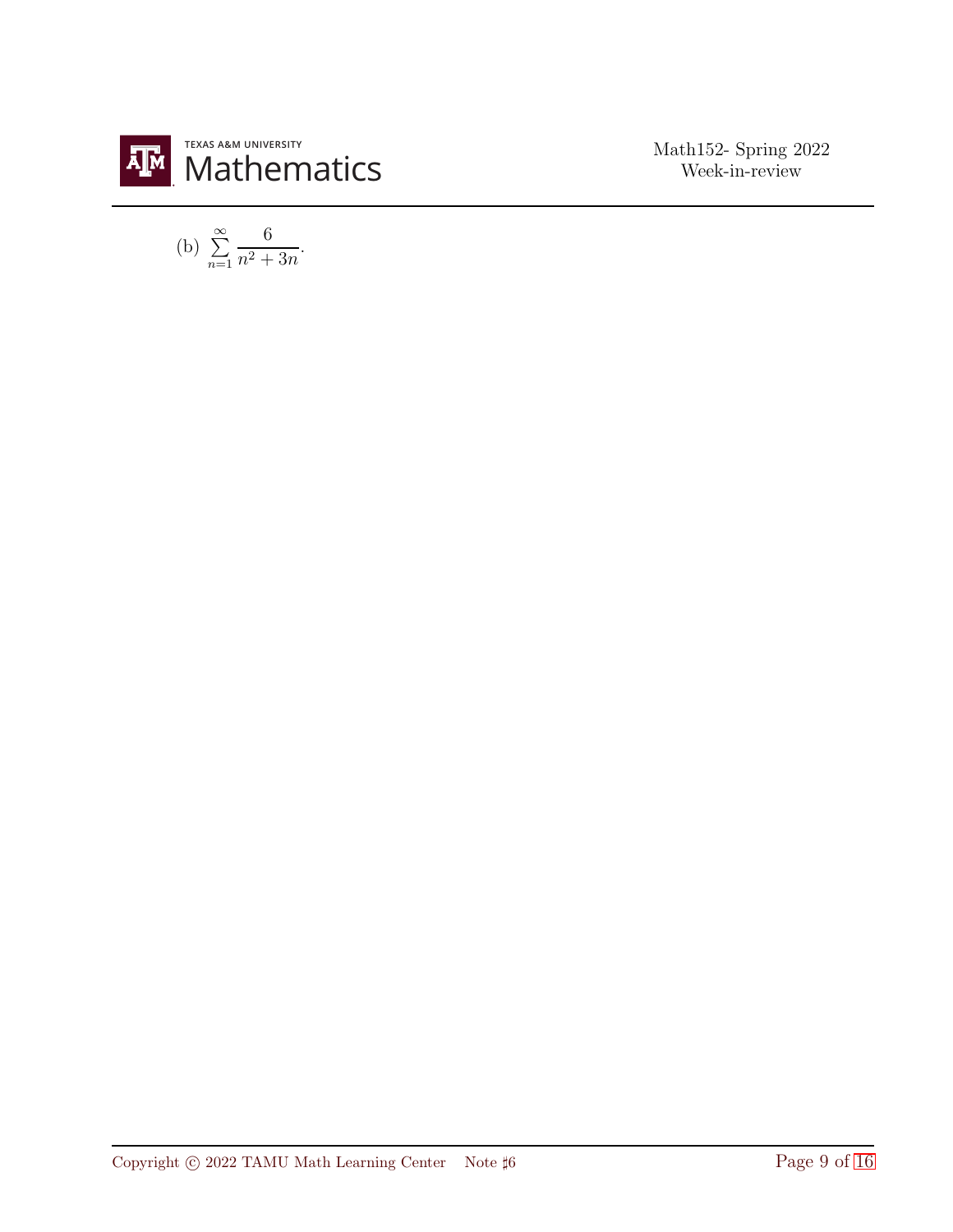

(c) 
$$
8 - 10 + \frac{25}{2} - \frac{125}{8} + \frac{625}{32} - \cdots
$$

(d) 
$$
\sum_{n=1}^{\infty} \frac{n^3}{n(n+1)}
$$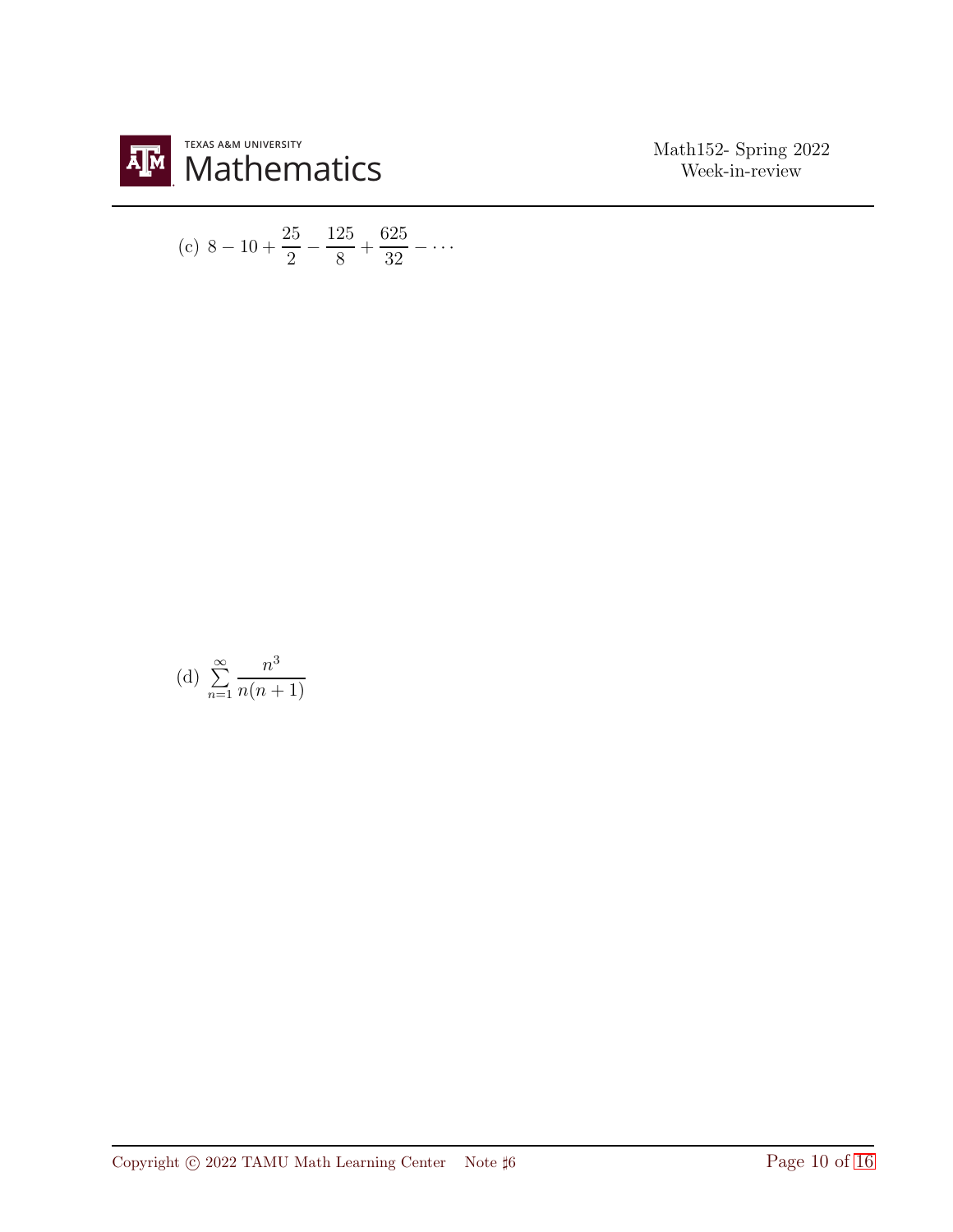

(e) 
$$
\sum_{n=0}^{\infty} \frac{7 \cdot 2^{2n}}{\pi^{n+1}}
$$

(f) 
$$
\sum_{n=3}^{\infty} (e^{\frac{3}{n-2}} - e^{\frac{3}{n}})
$$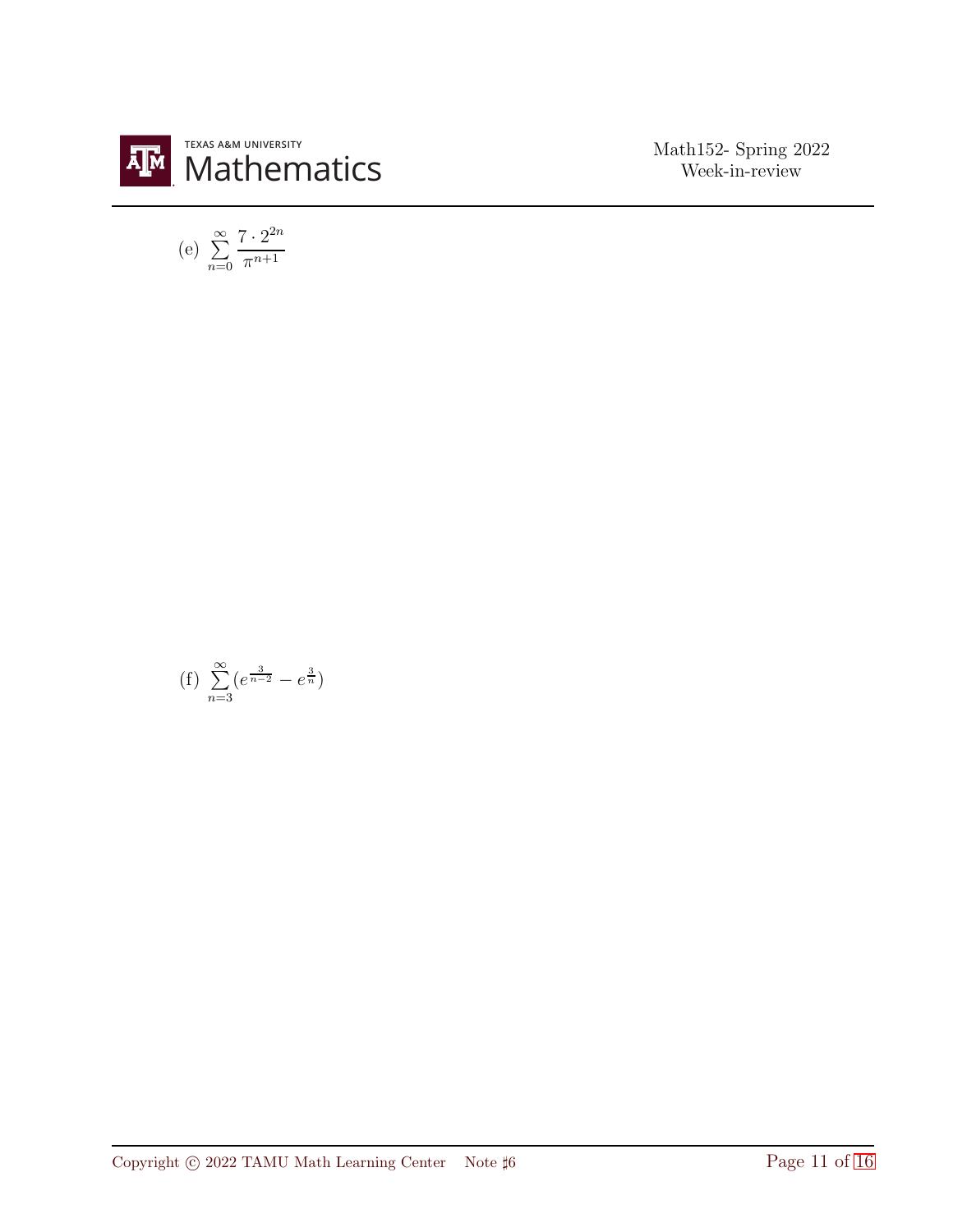

## Test of Divergence

If  $\lim_{n \to \infty} a_n$  does not exist or if  $\lim_{n \to \infty} a_n \neq 0$ , then the series  $\sum_{n=1}^{\infty}$  $a_n$  is divergent.

(g) 
$$
\sum_{n=1}^{\infty} \ln \left( \frac{3e^{2n}}{e^{2n} + 4n} \right)
$$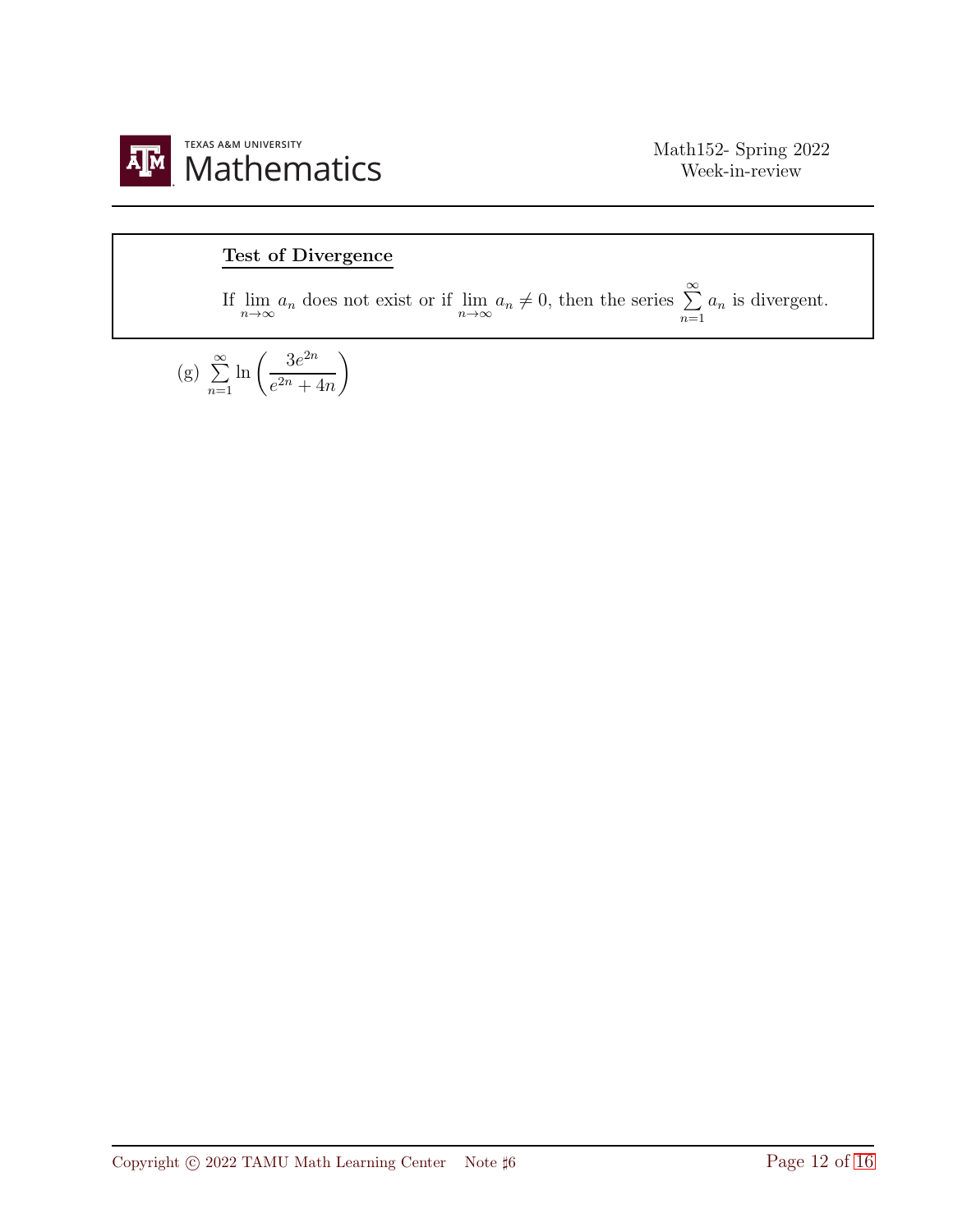

(5) Assume the *n*th partial sum of the series 
$$
\sum_{n=1}^{\infty} a_n
$$
 is  $s_n = \frac{3n+2}{1-2n}$ . (a) Find  $a_1$ .

(b) Find a formula for  $a_n$  when  $n > 1$ .

(c) Find 
$$
\sum_{n=1}^{\infty} a_n
$$
.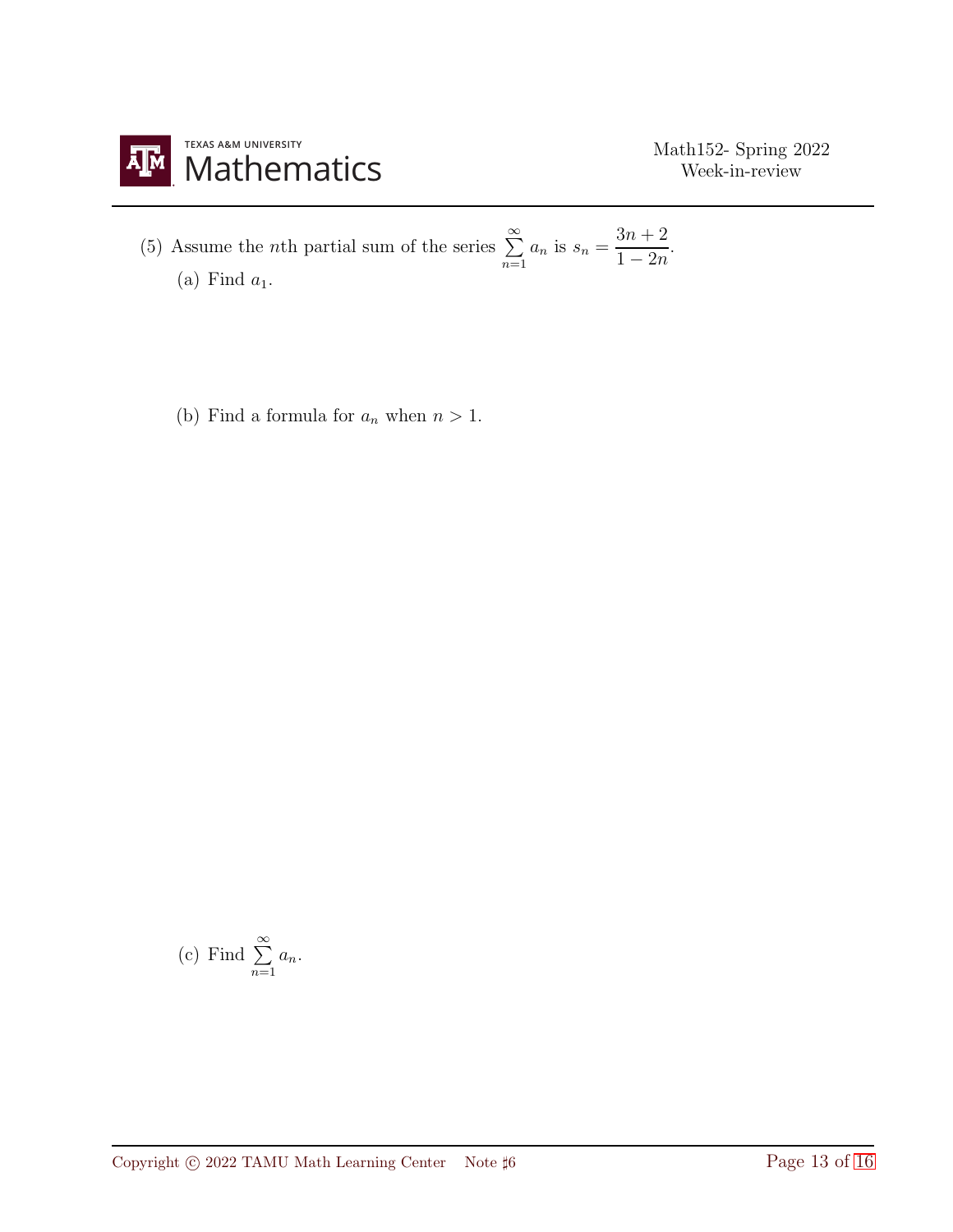

(6) Let 
$$
a_n = \frac{2n^2}{5n^2 - 3n}
$$
  
(a) Determine whether  $\{a_n\}$  is convergent.

(b) Determine whether  $\sum_{n=1}^{\infty}$  $n=1$  $a_n$  is convergent.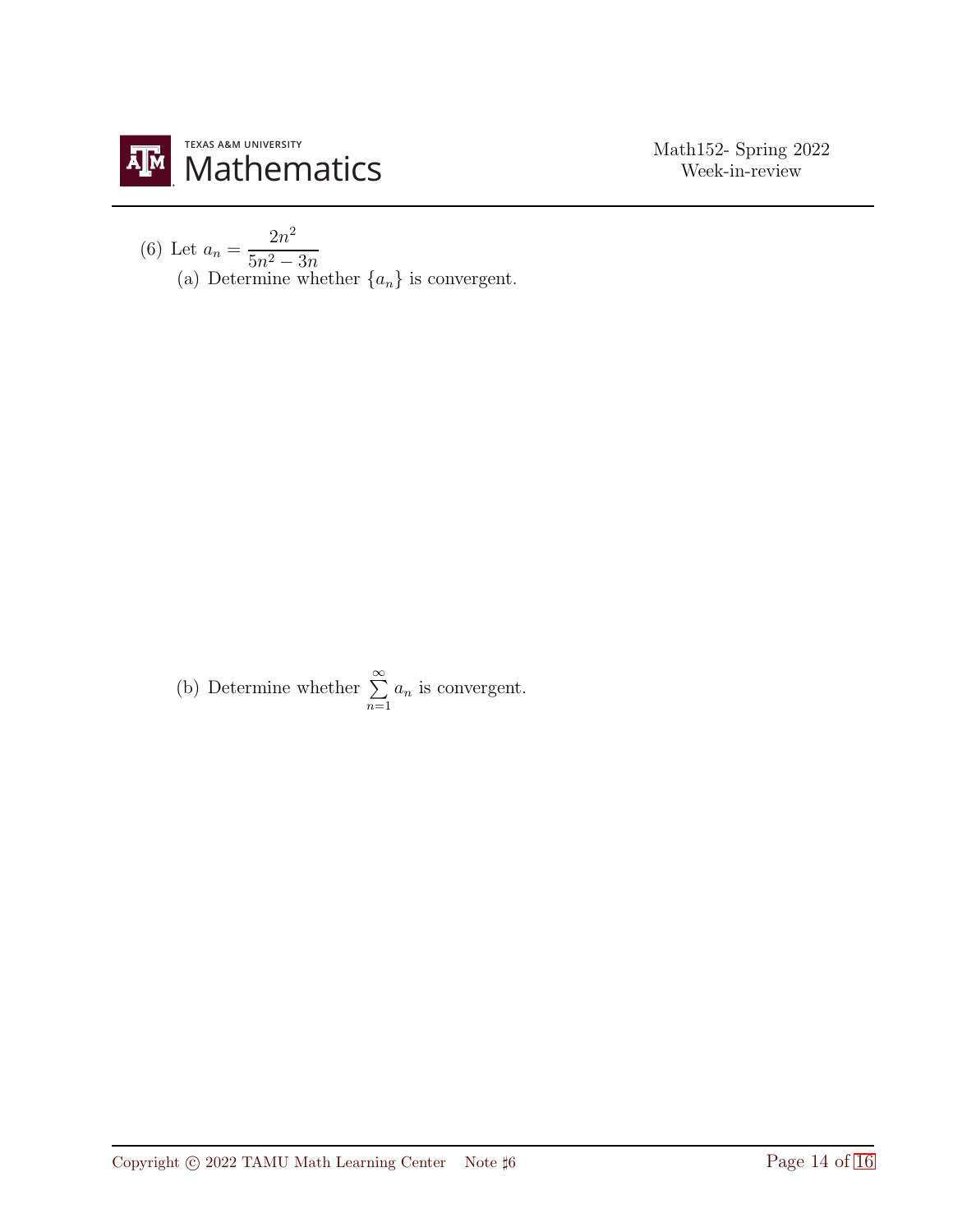

 $(7)$  Find the values of x of which the following series converge. Write your answers in interval notation. Find the sum of the series for those values of x.<br>
(a)  $\sum_{n=1}^{\infty} 2^{n-1}(x-3)^n$ 

(a) 
$$
\sum_{n=1}^{\infty} 2^{n-1}(x-3)^n
$$